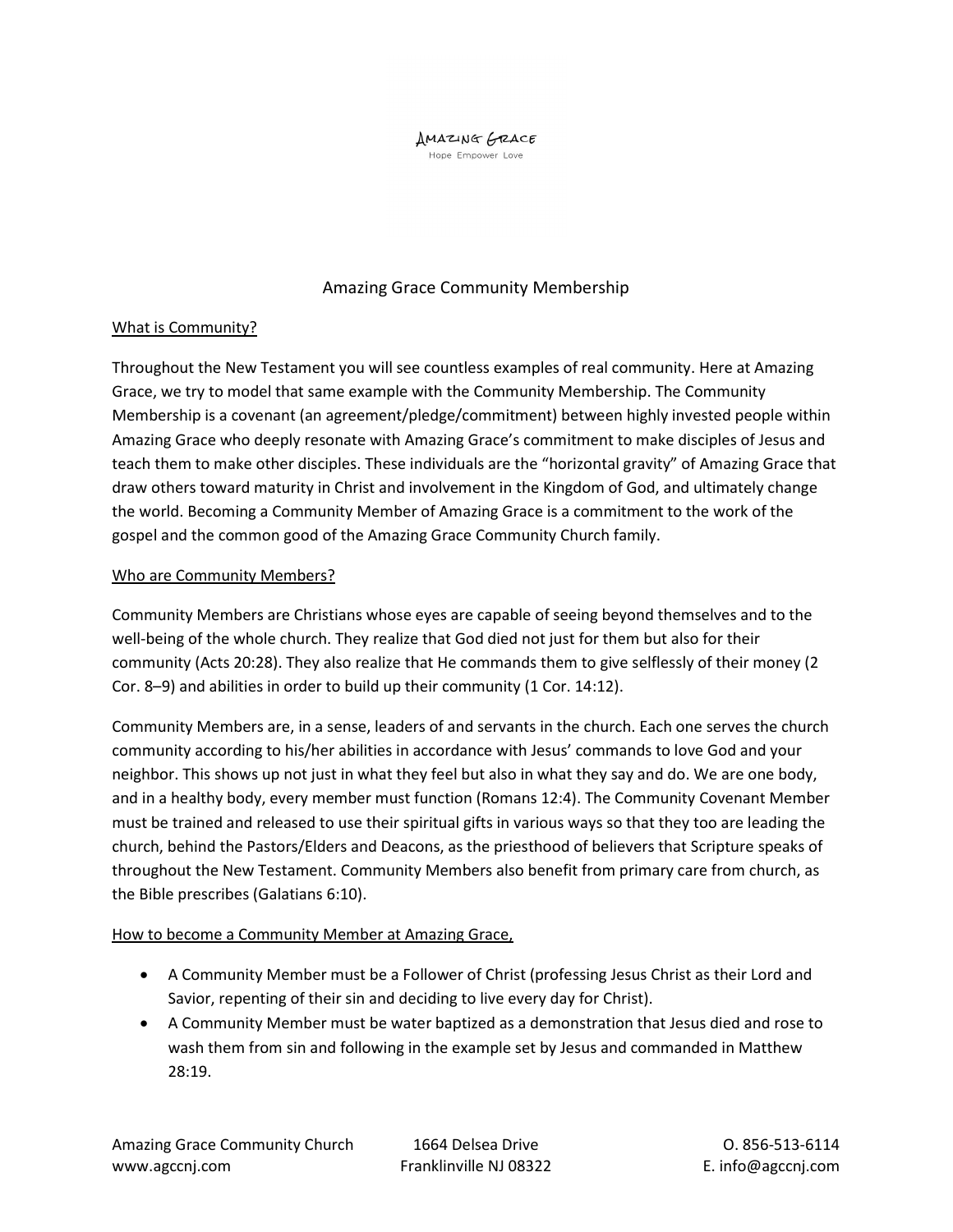#### **AMAZING GRACE** Hope Empower Love

- Community Members must agree with our church Constitution and By-Laws which explains the essential beliefs of Christianity as well as the philosophy of our ministry and organizational structure.
- Community Members agree to serve in the church, pray for the church, give to the church, read their Bible regularly, love their brothers and sisters in Christ in word and deed, respect the authority of church leaders including submitting to discipline if necessary, attend church services, and share the Gospel with others in word and deed.
- Community Members agree to resolve all conflicts according to Matthew 18:15-17.

We know it's possible to feel well-connected and known through programs and other relationships at Amazing Grace without official membership. However, in Acts 20:28 and 1 Peter 5:2, church leaders are encouraged to know who it is they are overseeing. For our Pastors to be able to do that well, we have the Community Membership to help make sure everyone in our community is shepherded.

We are thrilled to have you consider joining with us on this journey as we seek to honor God by helping as many people as possible become fully devoted followers of Jesus Christ. Our mission is simple… To fall madly in love with God, walk life together and reach our community. At Amazing Grace, We Are Church!

# ACTIVITIES WAIVER AND RELEASE OF LIABILITY FOR 2022

I hereby acknowledge and understand that there are inherent risks associated with my participation in the activities provided by Amazing Grace Community Church INC and Operation Safe Haven INC. These inherent risks include, but are not limited to, failure in equipment, collisions with natural and man-made objects, variations in terrain, traveling along public roads. As a result of these risks, I acknowledge that I could sustain serious illness or injury as a result of my participation in these activities, which may include but not be limited to the following: muscle sprains or strains, fractured bones, unconsciousness, disease, head and/or back injuries, partial or complete paralysis, loss of eyesight and death. I further acknowledge that the activities may be conducted at sites that are remote from available medical assistance, and nonetheless I agree to proceed with such activities in spite of the possible absence of immediate medical attention.

In consideration for the privilege of my participation in the activities, I accept and assume any and all such risks, whether or not they are marked. I agree to remain alert to all hazards and act in a prudent manner at all times. I assume any and all risks associated with the activities, whether known or unknown to me at this time. I acknowledge and certify that I am fit to participate in the activities and have not been advised otherwise by qualified medical personnel. I understand and agree that I am solely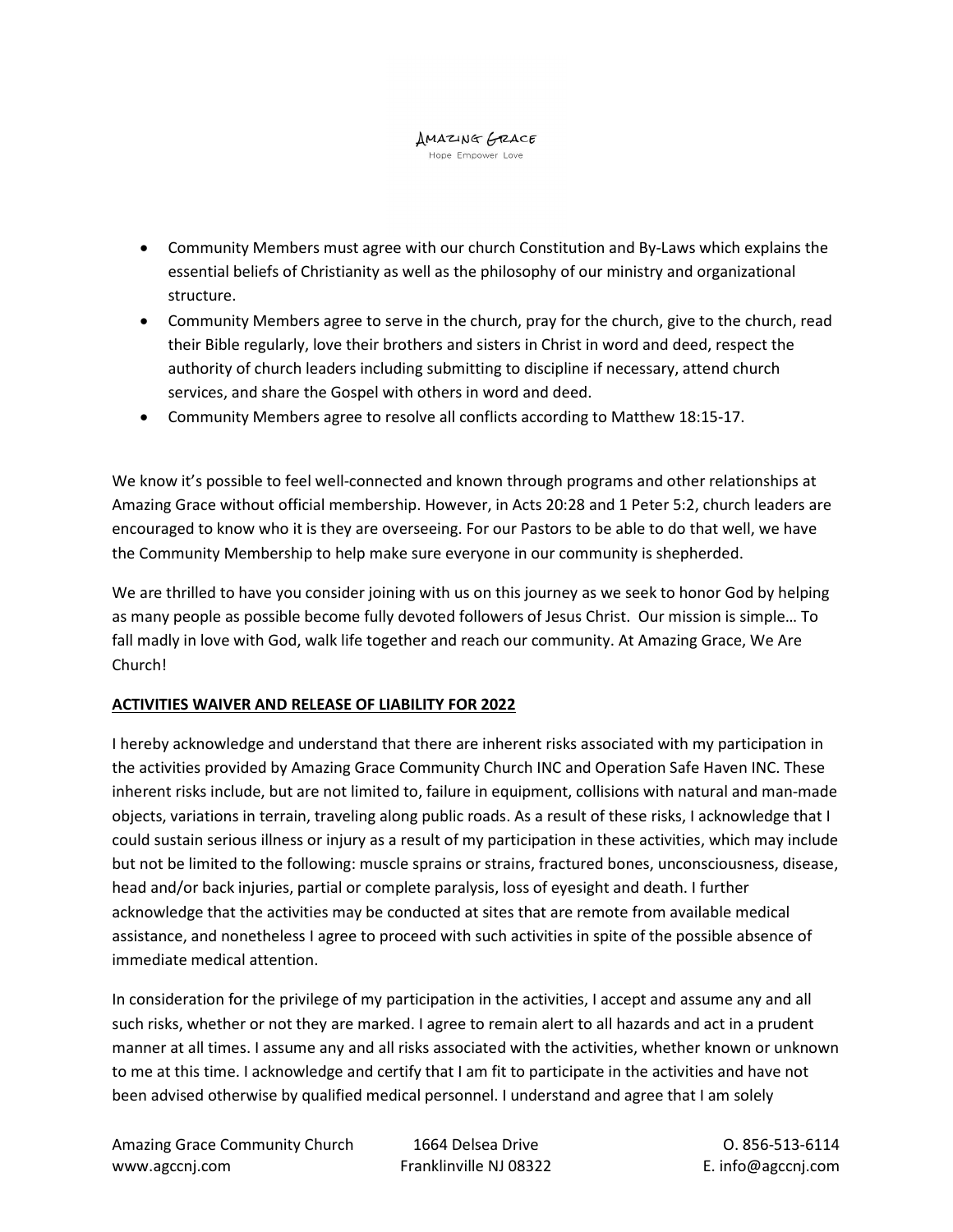responsible for any medical expenses, emergency transportation, or other expenses that may arise out of injuries suffered by me as a result of my participation in the activities.

In consideration for permitting me to participate in the activities, I waive/release Amazing Grace Community Church INC and Operation Safe Haven INC and any of its officers, managers, employees, volunteers and agents from responsibility for any present or future claims, including negligence, property damage, personal injury, or wrongful death, arising from my participation in the activities. This waiver/release is also intended to include all claims made by my family, estate, heirs, personal representative, or assigns. I acknowledge and certify that I will indemnify and hold harmless the entity and/or persons mentioned in this paragraph from any and all liability and/or claims made by other individuals and/or entities as a result of my actions during the activities.

I hereby grant permission to Amazing Grace Community Church INC, to use, reproduce, and/or distribute photographs or video, and sound recordings of me, without compensation or approval rights, for use and materials created for the purpose of promoting the business of Amazing Grace Community Church INC.

I HAVE READ THE ABOVE WAIVER AND RELEASE AND BY SIGNING IT, AGREE IT IS MY INTENTION TO EXEMPT AND RELIEVE AMAZING GRACE COMUNNITY CHURCH INC and OPERATION SAFE HAVEN INC, FROM LIABILITY FOR PERSONAL INJURY, PROPERTY DAMAGE OR WRONGFUL DEATH CAUSED BY NEGLIGENCE OR ANY OTHER CAUSE.

(KEEP CURRENT PAGES FOR YOUR RECORDS)

My signature below signifies that I have read the criteria above and agree with each one.